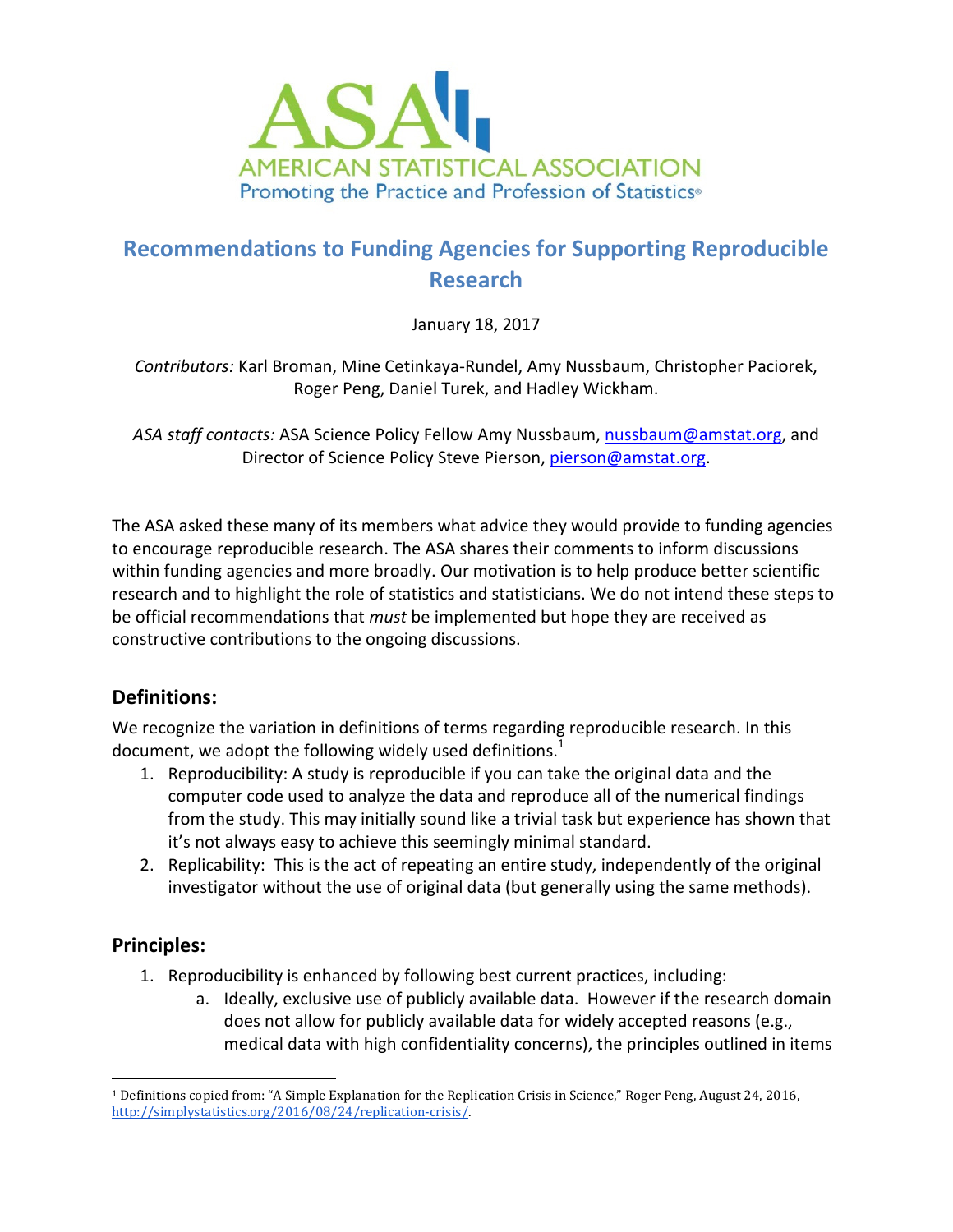(b) - (e) should still be followed

- b. Use of version control for all (collaborative or individual) code development
- c. Exclusive use of open-source software freely available to anyone in the world
- d. End-to-end scripting of research, including data processing and cleaning, statistical analyses, visualizations, and report and/or manuscript generation, with the full workflow made available to others
- e. Use of container/virtual machine tools to capture software versions, dependencies, and platform specifics
- f. Publication of code in public repositories as with data
- g. For projects that develop algorithms, implementing algorithms on standard computational platforms (e.g., R packages, Python packages, source code packages installable via standard methods, etc.)
- 2. Reproducibility shouldn't be thought of as a binary state—either reproducible or notreproducible—but as a continuum from hard=to-reproduce to easy-to-reproduce. The goal of any reproducibility effort should broadly be to move as many people as possible further towards easy-to-reproduce. Achieving this will require both technological components (i.e., to make the right thing easier than the wrong thing) and social (i.e., to motivate people to learn a better process even though it's harder in the short-term) components.
- 3. In this "replication crisis" era, reproducibility is the only thing that can be effectively guaranteed in a published study. Whether any claimed findings are indeed true or false can only be confirmed via additional studies, but reproducibility can be confirmed immediately.

### Observations:

- 1. There are several barriers to researchers making their research reproducible.
	- a. Lack of skill with the available tools for reproducibility, including better programming skills and awareness of best practices and tools for reproducible research.
	- b. Doing research reproducibly takes time. In a competitive environment, researchers see more benefit in working on more projects than in doing research reproducibly.
	- c. Related to (b) there are limited explicit incentives to doing careful reproducible research compared with writing more papers. In some cases however, researchers may find that their work is more heavily cited and more influential when they make their code available for others to use, particularly as a general software product.
	- d. Code and data are not universally recognized as research products. This results in resistance from researchers to sharing them publicly, for example, in the same way that PDFs of journal articles are shared.
	- e. There is not a well-established etiquette for working with code written by others.<sup>2</sup> This makes some researchers anxious about making their code public

 $\overline{a}$ <sup>2</sup> "A New Etiquette for Replication," Daniel Kahneman, https://www.scribd.com/document/225285909/Kahneman-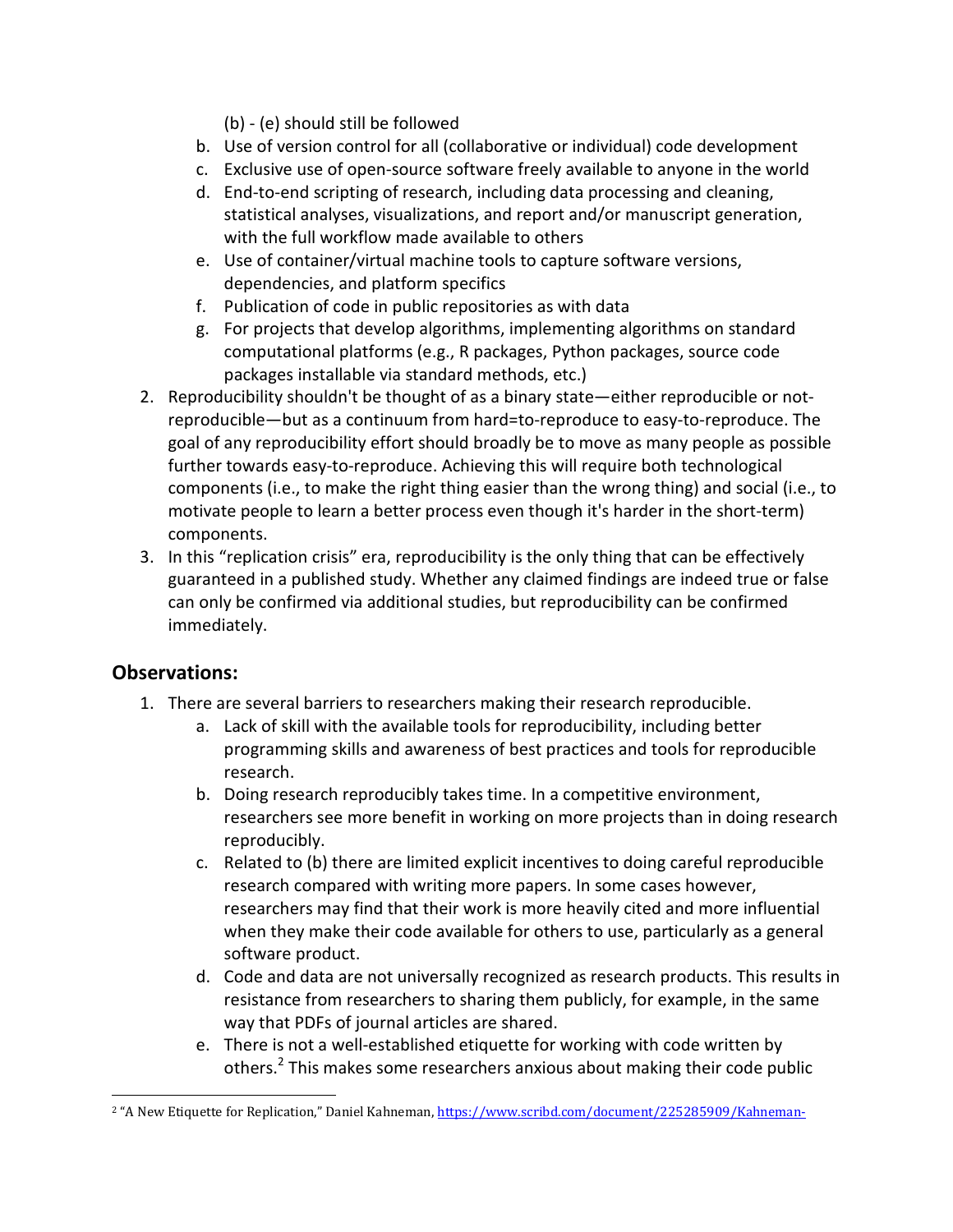because of the possibility of being humiliated.

- 2. Reasonably priced infrastructure resources exist for supporting reproducible scientific publications (e.g., github)
- 3. The funding model for reproducible research has not been worked out yet. In particular, if data and code are to be made available to the public in perpetuity, it is not clear who should pay for that.

## Recommendations (specific to a funding agency):

- 1. Funding:
	- a. Develop funding mechanisms to support small-scale software development and data products by researchers in domain areas rather than software developers. This might involve new development or support for software and datasets developed in the course of a grant beyond the lifespan of the grant, particularly for software and data getting traction in the community. Methodological researchers often produce small software products for which getting an entire full-size grant for software development (e.g., through the NSF SSI and ABI programs) is not appropriate. Similarly, scientific researchers may develop a data product that needs to be maintained long-term. Perhaps such smaller scale support could be done via mini-grants that a researcher can apply for as anextension to the main grant. It would not be guaranteed but would not be as difficult to get funded (similar to how having an NSF grant makes it easier to get an allocation on XSEDE.)
	- b. Fund work that includes an aim to reproduce and/or replicate previous work when that previous work is sufficiently important. For example, for a proposal that proposes a new idea in area X, one aim of the grant might be to reproduce or replicate a key previous finding in area X on which the new work would build.
- 2. Training
	- a. Provide support for the development of appropriate courses. Most students and faculty have little training in how to organize their data and software so that their analyses are reproducible.
	- b. Possible training resources:
		- i. University of Wisconsin Biostatistics Professor Karl Broman's course on reproducible research: http://kbroman.org/Tools4RR
		- ii. Software-carpentry.org and datacarpentry.org workshops
		- iii. NESCent materials for workshops focused specifically on reproducible research: https://github.com/Reproducible-Science-Curriculum/Reproducible-Science-Hackathon-Dec-08-2014
- 3. Incentives
	- a. Consider including code management plan as part of the current data management plan section of grant proposals (but without requiring more writing in the proposal).
	- b. Require reviewers of a grant proposal to make a specific assessment of the data

 $\overline{a}$